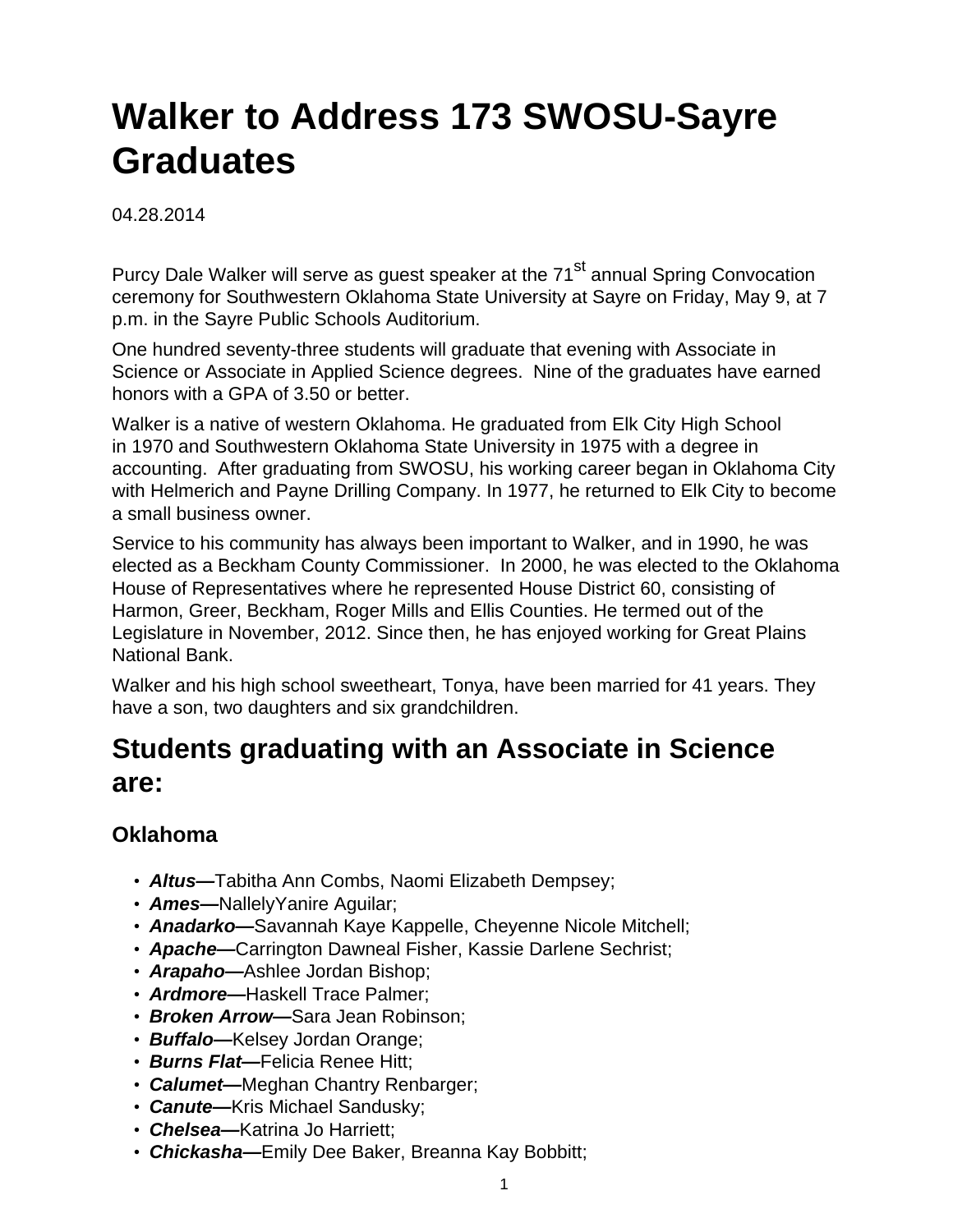- **Choctaw—**Hilliary Corinne Caknupp;
- **Clinton—**Rita H. Rangel Greear, Katelyn C. Hays Lopez, Ryan Scott McCullough, Tiffany Annette Powell, Jessica Alexandra Ramirez, Morgan Michelle Brewer Wermy;
- **Cordell—**Lindsay Nicole Madison;
- **Corn—**Alyssa Jo McClendon Penner;
- **Crawford—**Clifton W. Keahey;
- **Crescent—**Kami Leigh Owens;
- **Cushing—**Elizabeth Marie Handke Paulus;
- **Custer—**Asher Eligh Mathis Reed;
- **Cyril—**Shelbie Lynn Laughlin;
- **Durham—**Kelah Suann McGlothlin Watson;
- **Edmond—**Sarah Lorraine McWhirter;
- **El Reno—**Mitchell Patrick McKee;
- **Elk City**—Taler Jean Daugherty Broadbent, Rowdy Lane Cloud, Ashlee Lynn Kent Collins, Karissa Chariece Sullivan Eaves, Jada Rachelle Hathaway, Ashley Nicole Brown Hinds, Jacob L. Jackson, Candace Renia Leonard, Blake Warren Reed, Jessica Alain Edwards Smith, Micah Rachelle Tackitt, Presley Nicole Thomas, Susie L. Walker, Jade Karli Watson, Lacy Breann Weatherly, Leslie Wiseman;
- **Enid—**Taylor Rhea McElroy, Katie Lynn Houston Rhodes, Emily Mavis Rios;
- **Erick—**Taylor Rachele Smith;
- **Fairview—**Baron Wayne Reese, Kassey Jae Worley;
- **Hammon—**Kimberly Ivey, Starla Dawn Etris Walker;
- **Henryetta—**Brinden Mykael Wallace;
- **Hobart—**Laura Ann Gibson;
- **Hydro—**Savannah Casey Fairless Haynes, Kaylene LaRay Hutton Rivera, Tori Jean Harding Simmons, Susan Leigh Elizabeth Burns Stutzman;
- **Lawton—**Jordan Renee Beasley, Kaitlyn Brianne Dawson, Allison M. Lee, Barry Allan Williams;
- **Longdale—**Travis Loranze Martin;
- **Lookeba—**Sarah Lea Paxton;
- **Loyal—**Cody Lane Glazier;
- **Mangum—** Chelsea Nicole Norman Richardson;
- **Marlow—**Erin Nicole Crosby;
- **Midwest City—**Johnny Ray Moore, Jr; .
- **Mooreland—**Diamon Shael Rae Miller, Danielle Nicole Starr;
- **Mountain View—**Jeremy Gene Worley;
- **Norman—**Chad Alan Ehrhart, Tyler Thomas Newburry-Johnson, Bailey Lorraine Spears;
- **Oklahoma City—**Ashle' Cabeling Holbrook, Allison Rebecca Layden, Allyson Hope Lederer, Mai Hong Tran, Chelsie Nicole Wilkins;
- **Piedmont—**Breanna Marie Miller Adkison;
- **Pond Creek—**Jeckie Irene Akers;
- **Randlett—**Shelby Nicole Platt;
- **Rocky—**Rebecca Leigh Clanahan Dobbs;
- **Sapulpa—**Chelsea Ann Blevins;
- **Sayre—**Chlesea Ray Fish, Kenneth Dalton Kirtley, Kelli Dawn Easter Leverett, Holly Louise Perkins, Kristina Dawn Rhoades, Gracia R. Shannon, Racheal Lee Simons, Sandra Elaine Brawner Turner, Quintin Robert Wray;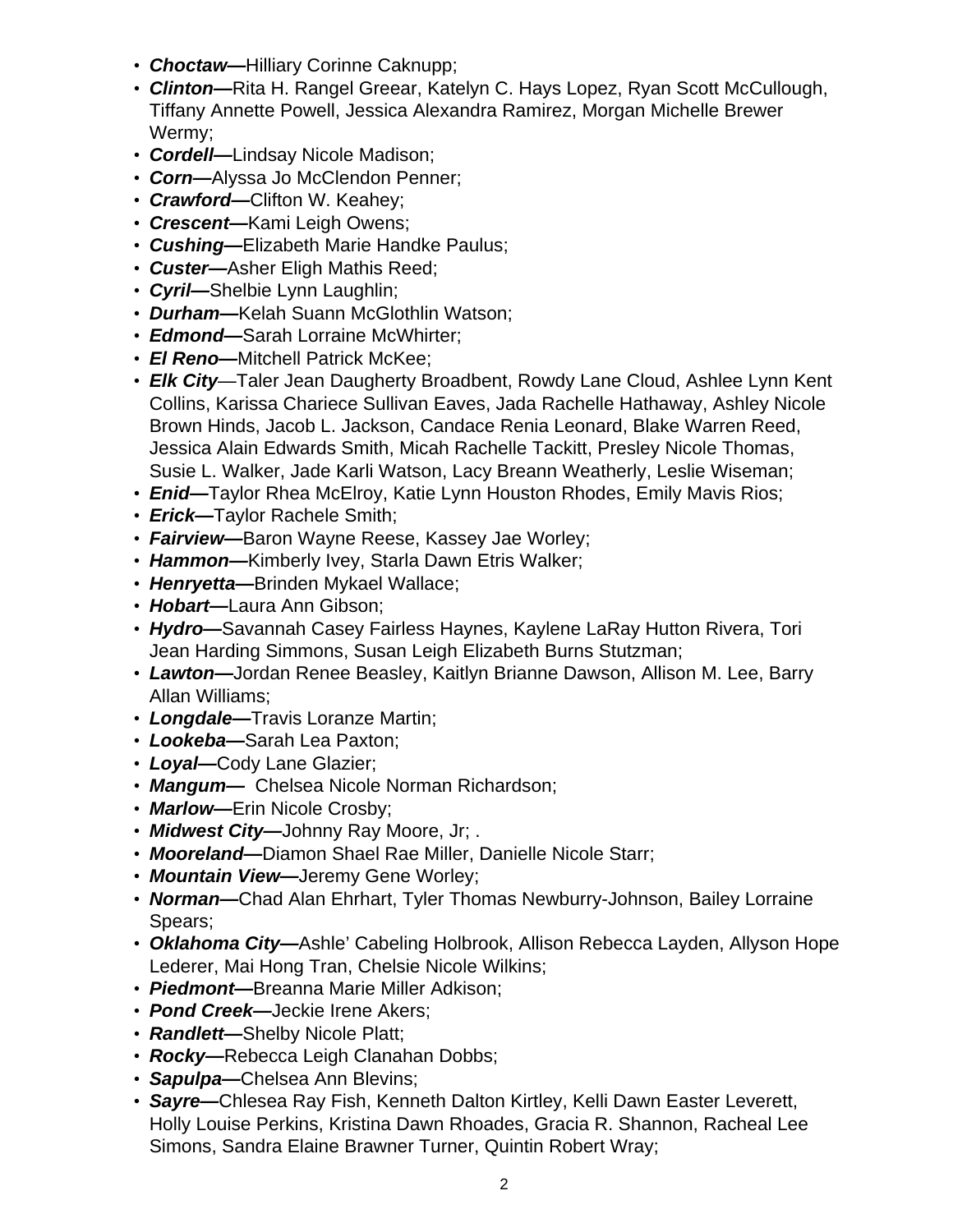- **Seiling—**Maci Dawn Hinshaw;
- **Sentinel—**Megann Marie Morgan;
- **Shawnee—**Shelby Marie Smith;
- **Snyder—**Allie E. Ayers;
- **Spencer—**Aeriel Lewis;
- **Stillwater—**Shelby Danelle Murrell;
- **Tuttle—**Afton Marie Mages, Hunter Danielle Martin;
- **Watonga—**Bailey Marie Milliron;
- **Weatherford—**Katelan Marie Gilley Ballard, CJ A. Barnhill, Bailey Shea Bell, Carrie Danielle Boelte, Fallon Janee Bradshaw Burnett, Leah Renee Huddleston Burns, Gomez Yahaira Nereyda Garcia, Kevin James Garrison, Nicole Dione Chaney Goettsch, Brooklyn Kay Hendry, Jina Marie Brown Kilpatrick, Malachi Nathaniel Martin, Morgandee Lyne Nix, Jilynn K. Green Parkhurst, Miranda A. I. Harting Smoot, Kelsey Kay Woods, Sheema Zarazadeh;
- **Woodward—**Jack William Hartman, Maggie Jo Terry;
- **Yukon—**Baylee Chisum, Rachel Ann Hankins Mansour;

### **Colorado**

• **Highlands Ranch CO—** Emily Rochelle Hickey;

#### **Kansas**

• **Lincoln KS—**Victoria Marie Feldkamp; **Banqia City, Taiwan—**HuyManh Nguyen.

## **Students graduating with an Associate in Applied Science are:**

#### **Oklahoma**

- **Anadarko—**Kambrea Lynn Franklin;
- **Altus—**Shelby Lynn Daniel, Daniel Frank Forcucci;
- **Binger—**Mason James Smith, Jennifer Renee Barnes Spangler;
- **Carnegie—**Karah Kay Marks;
- **Clinton—**Alyssa Danea Friesen Miller;
- **Cordell—**April Lynn Duggan Mayerich, Elizabeth Ann Reece Walker;
- **Corn—**Brent A. Brinkley;
- **Duke—**Macie Grier Wallace;
- **Elk City**—Alejandro Soto Aldava, Brittany Lee Bordine, Amy Dawn Coldren, Sandeep Kaur, Matthew David Nichols, Julie Ann Britton Olson, Azure Lee Williams, Yajaira Yniva Quezada Zuniga;
- **Fort Cobb—**Chelsea Nicole May;
- **Frederick—**Courtney Dannielle Corrales;
- **Lawton—**Heather Christine Bivins, Rebekah Jane Bowers, Jacquetta Green Campbell, Carlyn Rene Finke, Kayla Marie Hope, Dustin Dean Rhoades;
- **Mangum—**Shawn Marie Chilson Whetstone;
- **Norman—**Jennifer Deloera;
- **Oklahoma City—**Audra Louise Green, Allie Marie Emerson Martin;